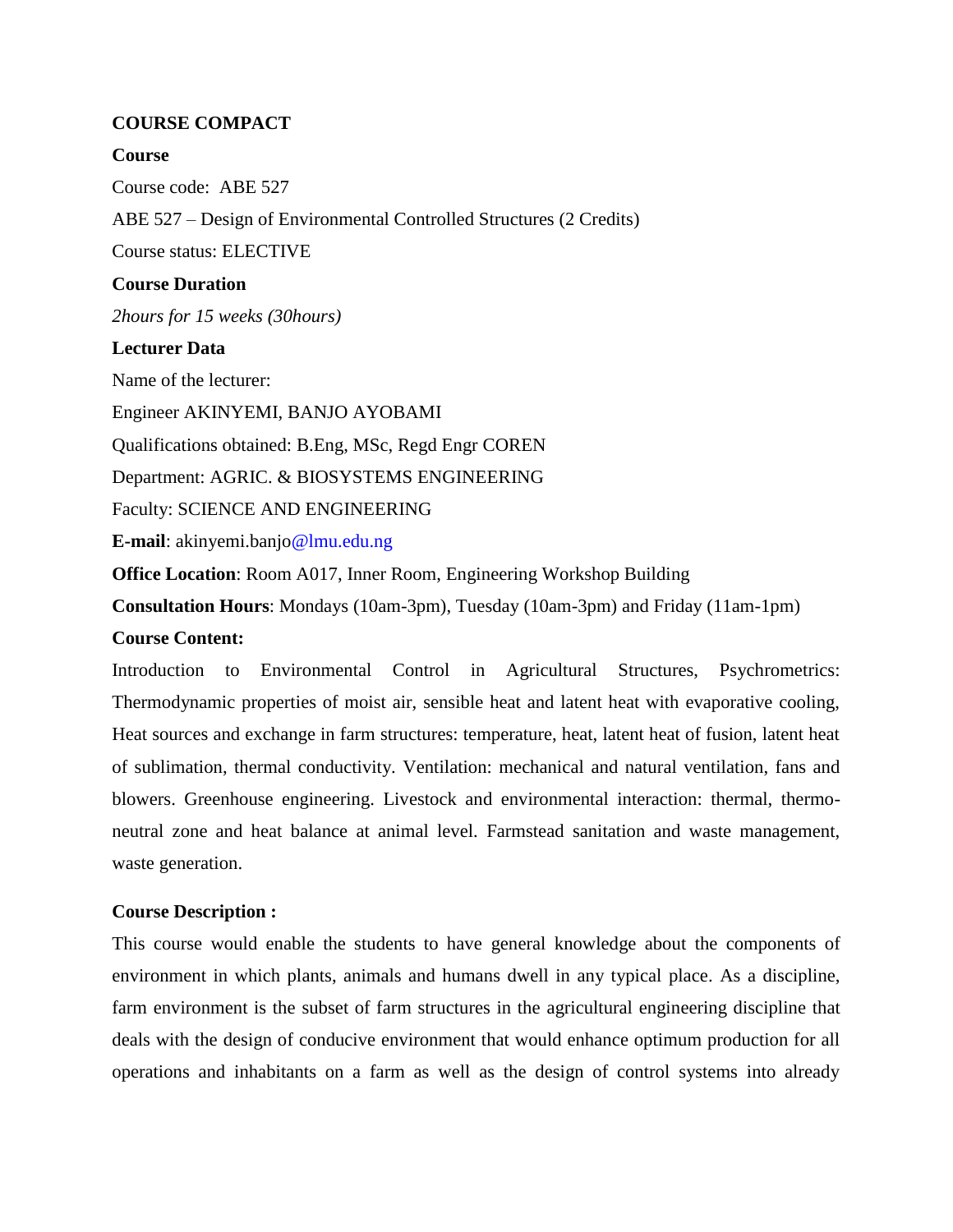existing and any proposed farm buildings with a view to enhance the quality and quality of the various activities being performed in any farm environment.

### **Course Justification**

Designing an enabling environment for all activities on any farm ranging from crop production, crop storage, animal production and human shelter to processing of harvested crops, livestock shelters and their processing centers is necessary so that the quality and quantity would be enhanced. Also the optimum environmental factor at which maximum comfort which increases production and reduces energy and feed consumption has to be determined to reduce expenses and increase output of all farms. Lack of adequate ventilation in most storage medium is the major cause of postharvest losses in most farms therefore knowledge of the design of environmental controlled structures for all agricultural activities is necessary to produce a wholesome and seasoned agricultural engineer.

### **Course objectives**

At the end of this course, students would be able to:

(i) Determine the environmental conditions that inhibit and enhance production in livestock.

(ii) Determine the safe storage environmental factors for most crops.

(iii) Develop a workable system for either reducing environmental conditions or increasing environmental conditions where necessary.

### **Course Requirement:**

The course requires that the students be familiar with some basic science areas such as heat, latent heat, temperature, relative humidity, latent heat of vaporization etc. Also the students must know how to use the psychrometric chart. Other requirement is that the students should have a good analytical mind to resolve any problem in the design process. However, the course is structured to accommodate to some extent, students that do not fall into these category.

### **Method of Grading-**

## **S/N Grading Score** (%)

1. Test 20

- 2. Assignment 10
- 3. Final Examination 70

**Total 100**

**Course Delivery Strategies :**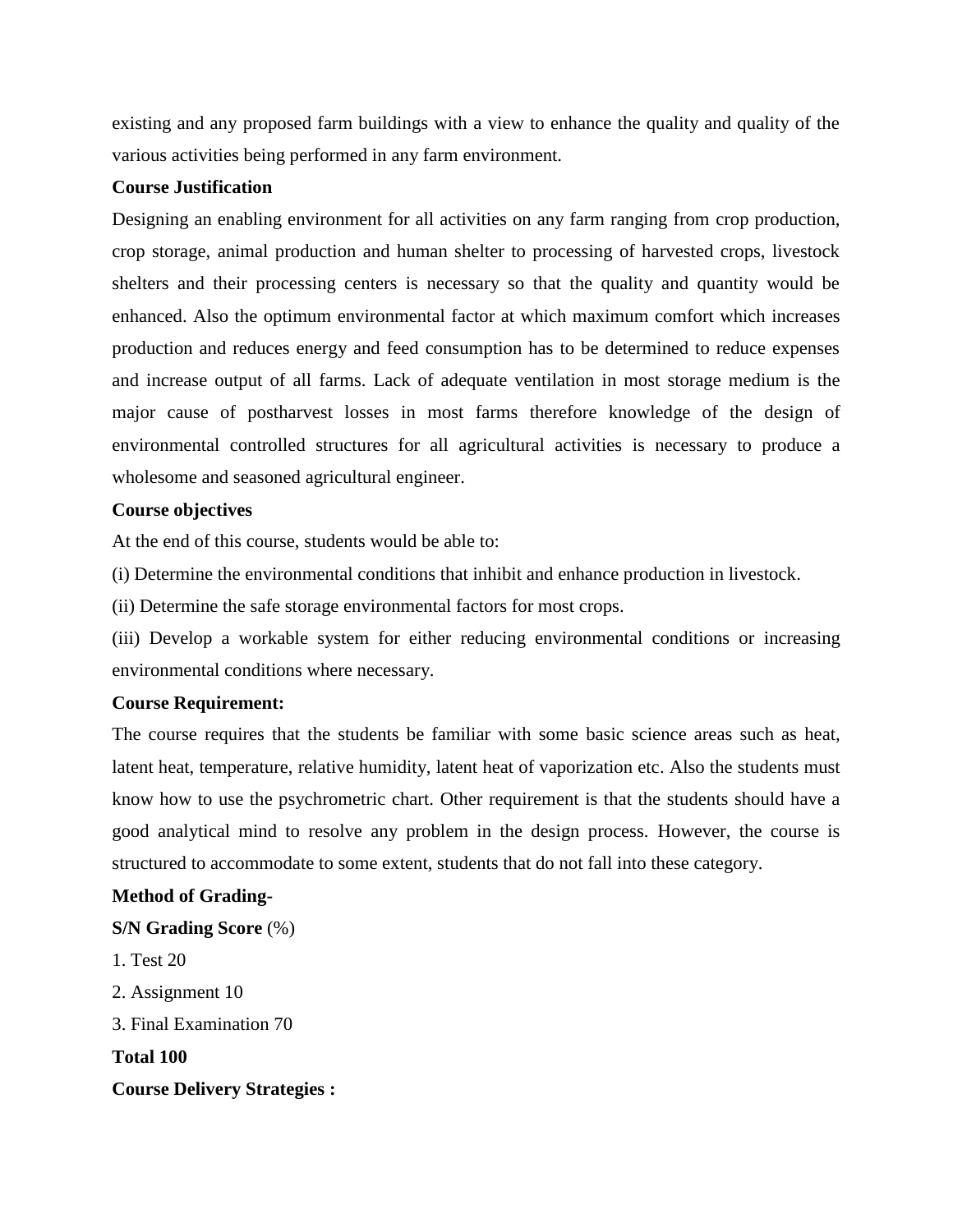Lecturing method involves the use of different environmental tables for the design. Assignments would be given to students to solve some calculations based on some designs.

# **LECTURE CONTENT**

### Ø **Week 1: Introduction to environmental control in agricultural structures**

#### Ø **Objectives:**

The students at the end of the lectures for the week should be able to define what they understand by heat, temperature, ambient temperature, latent heat, sensible heat, latent heat of fusion etc.

### Ø **Week 2: Psychrometric**

### Ø **Objectives:**

The students at the end of the lectures for the week should be able to use given values of certain environmental conditions to search for other environmental factors on the psychometric chart.

### Ø **Week 3: Psychrometric continuation**

#### Ø **Objectives:**

The students at the end of the lectures for the week should understand the application of the psychrometric chart for estimation of heat and moisture thst could b added to any farm building.

# Ø **Week 4: Heat sources in farm structure**

### Ø **Objectives:**

The students at the end of the lectures for the week should be able to identify the various sources of heat in a building with a view to either reduce or increase them to a comfortable level for the occupants.

### Ø **Week 5: Heat exchange in farm structures**

#### Ø **Objectives:**

The students at the end of the lectures for the week should be able calculate the thermal properties of buildings and the insulating materials, heat of respiration of stored products with a view to provide a conducive storage medium is also essential.

### Ø **Week 6: Introduction to ventilation**

### Ø **Objectives:**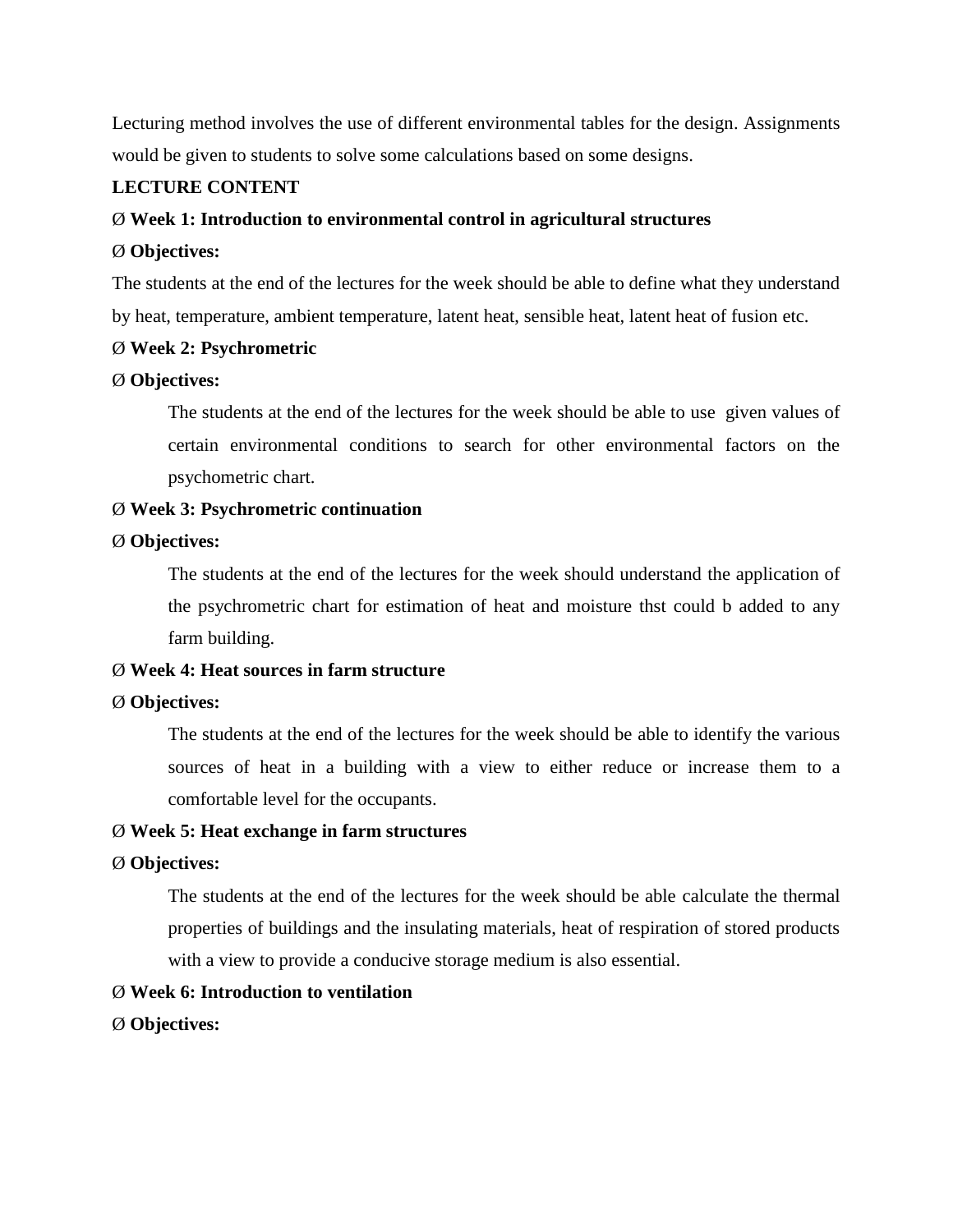The students at the end of the lectures for the week should be able to define what they understood by ventilation and its various types: mechanical and natural ventilation. They should also be able to explain the function of ventilation in agricultural environment.

#### Ø **Week 7: MID SEMESTER EXAMINATION**

#### Ø **Week 8: Mechanical and Natural Ventilation**

#### Ø **Objectives:**

The students at the end of the lectures for the week should be able to explain in details what they understood by mechanical and natural ventilation. They should be able to solve practical application problems in ventilation systems.

# Ø **Week 9: Livestock environmental interactions**

#### Ø **Objectives:**

The students at the end of the lectures for the week should be able to give detailed explanation of the concept of animal environmental requirement which is classified under four sections namely; housing codes, space allowance depending on specie, age etc, provision of food, water and bedding and lastly the management and planning.

#### Ø **Week 10: Thermal, Thermo-neutral zone and Heat balance at house level**

#### Ø **Objectives:**

The students at the end of the lectures for the week should be able to understand such terms like homeothermic, thermal balance and thermo-neutral zone in the livestock environment for some selected animals.

#### Ø **Week 11: Greenhouse engineering**

#### Ø **Objectives:**

The students at the end of the lectures for the week should be able to understand the components of a typical greenhouse which are: seeders and seedline, transplanters, benches, irrigation system etc.

#### Ø **Week 12: Greenhouse climate control**

#### Ø **Objectives:**

The students at the end of the lectures for the week should be able to understand the various climatic control units for monitoring water and feed intake, temperature, CO2, relative humidity, level of luminance of greenhouse covering etc within the structure.